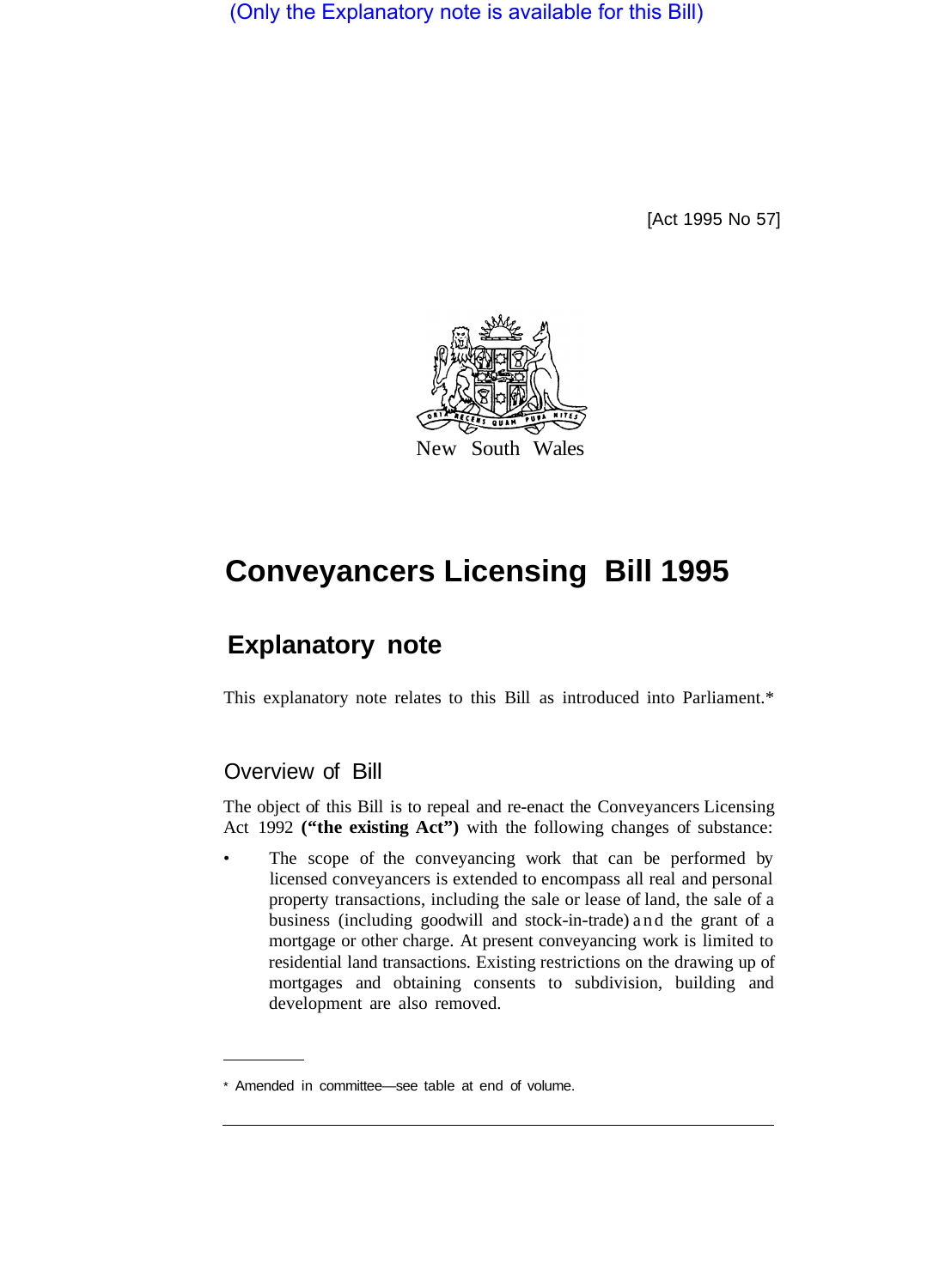Explanatory note

- Existing provisions that require licensed conveyancers to have fidelity insurance (to protect clients from defalcations) are replaced with provisions requiring licensed conveyancers to contribute to the Real Estate Services Council Compensation Fund and providing for defalcations to be compensated from that Fund. That Fund is currently the fidelity fund for licensees (such as real estate agents) under the *Property, Stock and Business Agents Act 1941.* The existing requirement that licensed conveyancers have professional indemnity insurance is not affected.
- Provision is included that will permit multidisciplinary partnerships involving licensed conveyancers but only with the consent of the Real Estate Services Council ("the Council") and subject to any regulations that may be made restricting multidisciplinary partnerships. Partnership between a licensed conveyancer and a real estate agent or other agent under the *Property, Stock and Business Agents Act 1941* will not be permitted.
- The licensing and regulatory functions conferred by the existing Act on the Conveyancers Licensing Committee, the Association of Property Conveyancers and the Law Society Council are transferred to the Real Estate Services Council (to be exercised by the General Manager of the Council). The membership of that Council is expanded by one part-time member to include a person nominated to represent the licensed conveyancing industry. As a consequence of this transfer of functions, the existing 2-stage licensing process whereby the grant of a certificate of eligibility is a precondition to the grant of a licence is simplified and replaced with a l-stage process. The Conveyancers Licensing Committee is abolished.

Consequential savings and transitional provisions are enacted and consequential amendments are made to other Acts.

The name of the Real Estate Services Council is changed to the Property Services Council.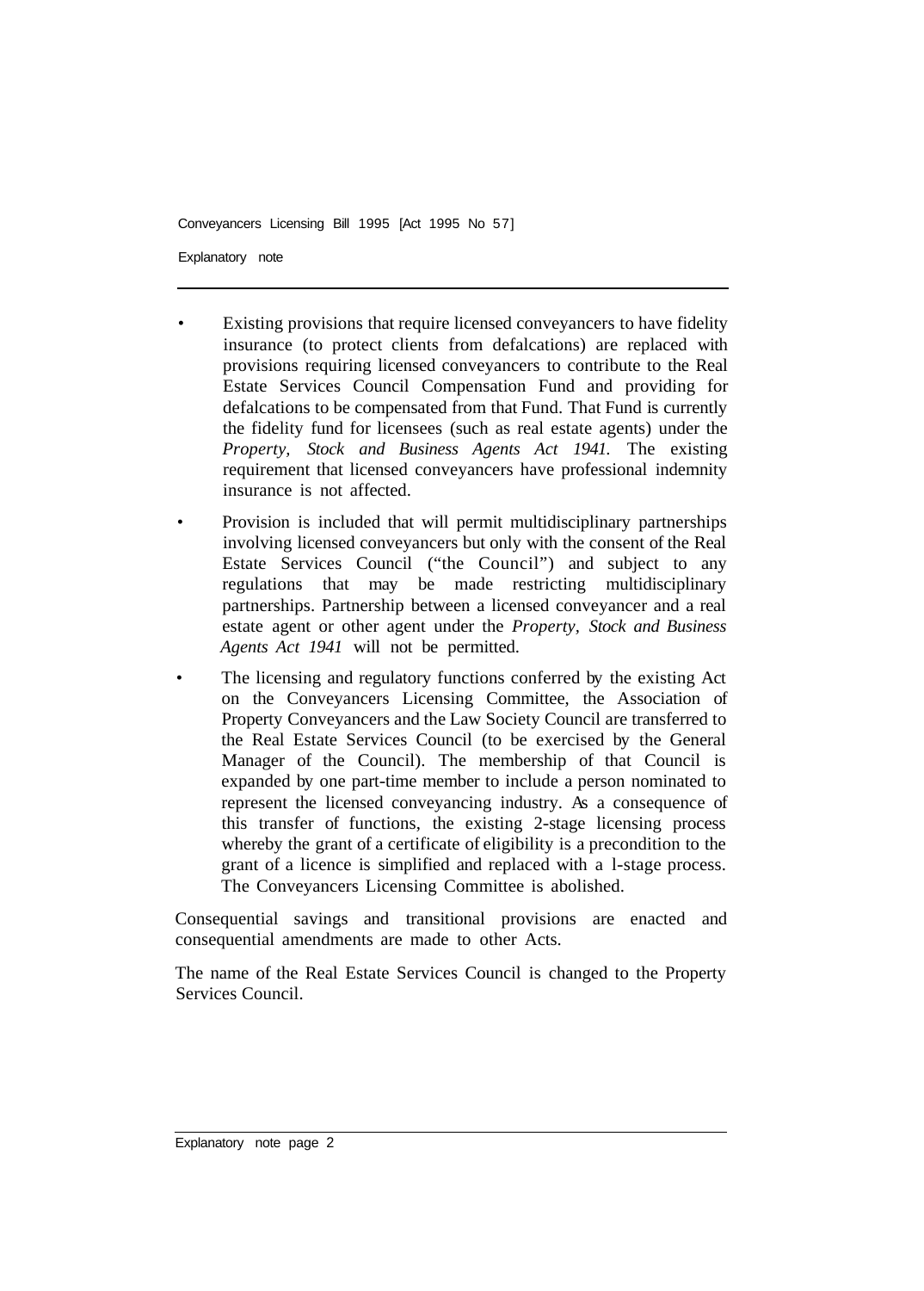Explanatory note

## Outline of provisions

## **Part 1 Preliminary**

**Clause 1** sets out the name (also called the short title) of the proposed Act.

**Clause 2** provides that the proposed Act will commence on a day or days to be proclaimed.

**Clause 3** provides that certain words and expressions used in the proposed Act are defined in the Dictionary at the end of the proposed Act. Important definitions include *conveyancing business, Council, professional misconduct and unsatisfactory professional conduct.* 

**Clause 4** defines the expression *conveyancing work.* As explained above, the expression will now include all real and personal property transactions, including the sale or lease of land, the sale of a business (including goodwill and stock-in-trade) and the grant of a mortgage or other charge. At present conveyancing work is limited to residential land transactions. Existing restrictions on the drawing up of mortgages and obtaining consents to subdivision, building and development are also removed.

**Clause 5** explains who is a disqualified person for the purposes of the proposed Act. A disqualified person may not hold a licence under the proposed Act. Disqualified persons include corporations, bankrupts, disqualified legal practitioners and persons who have been convicted of an offence involving dishonesty.

## **Part 2 Licensing**

## **Division 1 Preliminary**

**Clause 6** provides for the effect of a licence under the proposed Act. A licensee is not liable for an offence under Part 3A (Unqualified practitioners) of the *Legal Profession Act 1987* in respect of conveyancing work done in accordance with the proposed Act and regulations and the conditions of his or her licence.

**Clause 7** sets out the qualifications for a licence under the proposed Act. This includes a requirement that the licensee be covered by an approved policy of professional indemnity insurance, unless exempted by the regulations from the need for professional indemnity insurance.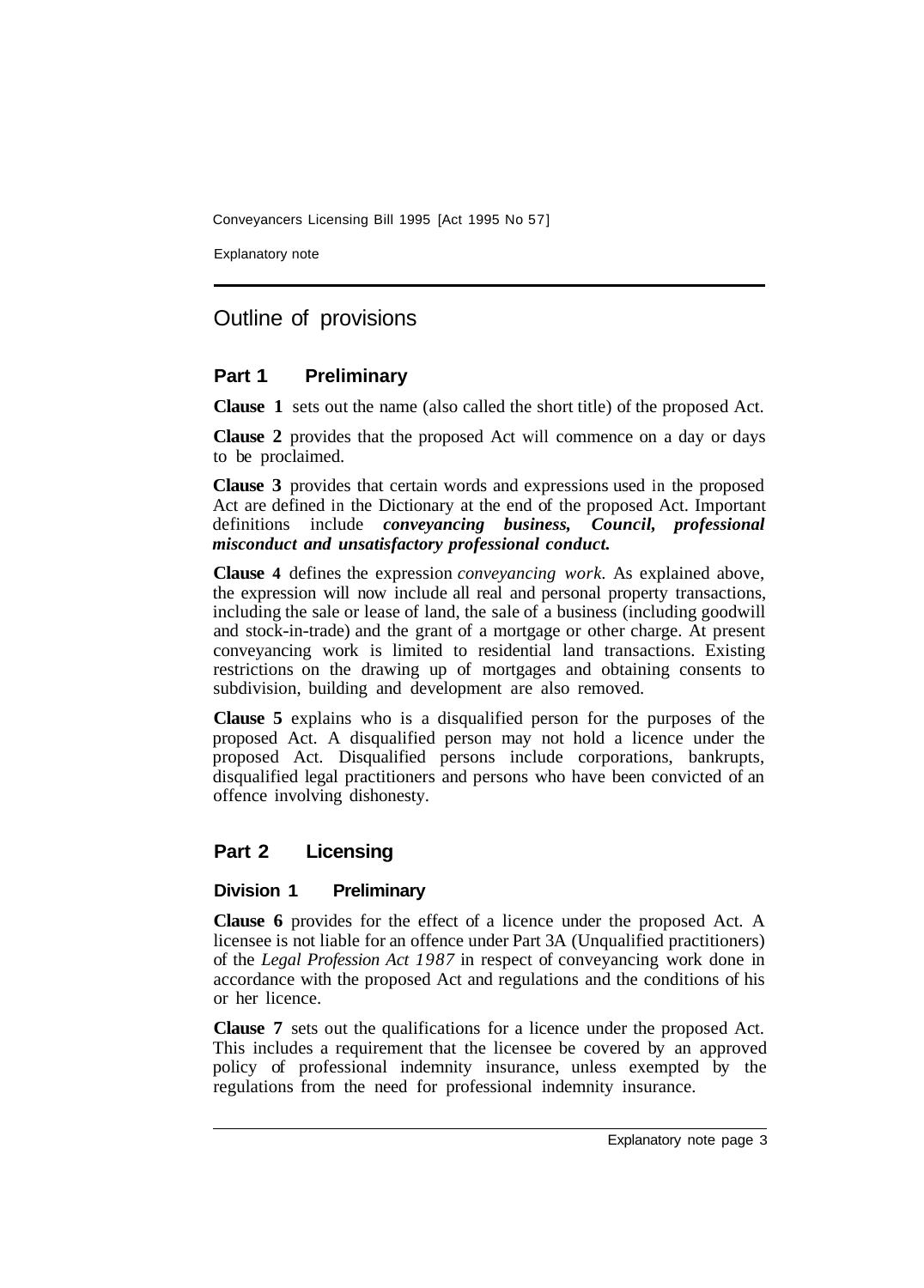**Explanatory note** 

**Clause 8** sets out the requirements for an approved policy of professional indemnity insurance.

#### **Division 2 Procedure for obtaining a licence**

**Clause 9** provides for the making of applications for licences under the proposed Act to the Council.

**Clause 10** provides for the determination of applications by the Council. The Council may refuse to grant a licence on any of the grounds on which the Council may suspend or cancel a licence (see clause 13).

**Clause 11** provides that a licence may be granted subject to conditions. Possible conditions include a condition prohibiting the licensee from carrying out conveyancing work otherwise than as an employee, a condition requiring the licensee to undertake further studies and a condition limiting the type of transactions that the licensee may work on.

**Clause 12** provides for the duration of licences. A licence has no effect during any period in which the licensee does not have any professional indemnity insurance that is required.

**Clause 13** sets out the grounds on which the Council may suspend or cancel a licence. These include failure to comply with licence conditions and failure to comply with requirements contained in the proposed Act.

#### **Division 3 Appeals**

**Clause 14** provides that an appeal may be made to the Commercial Tribunal in respect of a decision of the Council to refuse a licence, suspend or cancel a licence or impose a condition on a licence.

## **Part 3 Conveyancing practice**

#### **Division 1 General**

**Clause 15** provides that a contravention of a provision of the Division may constitute unsatisfactory professional conduct or professional misconduct but does not constitute an offence unless a penalty is specified in respect of the provision.

**Clause 16** provides, that Part 11 of the *Legal Profession Act 1987* applies to fees charged by a licensee in the same way as it applies to costs charged by solicitors.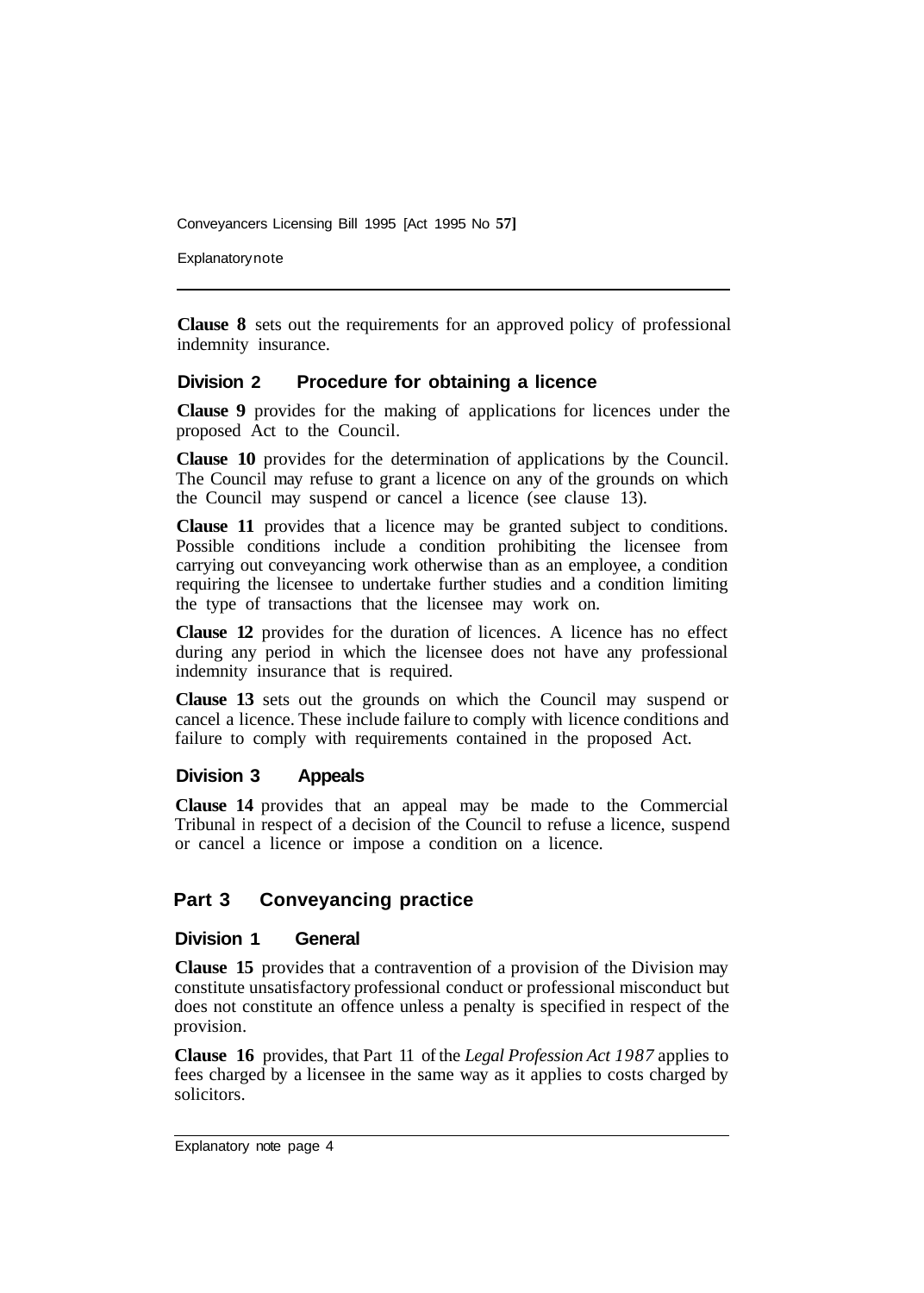Explanatory note

**Clause 17** allows regulations to be made in respect of the conduct of a conveyancing business.

**Clause 18** provides that a licensee must not share the receipts of a conveyancing business with another person who is not a licensee unless the Council approves it and that sharing does not contravene the regulations. The clause sets out circumstances in which the Council may not approve a sharing of receipts.

**Clause 19** provides that a licensee must not be in partnership with another person who is not a licensee unless the Council approves the partnership and the partnership does not contravene the regulations. The clause sets out circumstances in which the Council may not approve a partnership and provides that a partner who is not a licensee is not, by reason of being a partner in a business that includes a conveyancing business, liable for certain offences under the proposed Act and the *Legal Profession Act 1987.* 

**Clause 20** provides for the making of regulations prohibiting licensees from conducting other businesses.

**Clause 21** restricts the employment of disqualified persons by licensee. It also makes it an offence for a disqualified person to seek employment or payment in connection with a licensee's conveyancing business unless the person has informed the licensee of his or her disqualification.

**Clause 22** restricts the sharing of staff by licensees with real estate agents and legal practitioners.

**Clause 23** contains general requirements as to advertising by licensees.

**Clause 24** provides that the regulations may establish guidelines (or adopt Law Society guidelines) as to the manner in which a conveyancing business should be conducted.

#### **Division 2 Trust money and controlled money**

**Clause 25** sets out how a licensee is to deal with money received by the licensee, in the course of conducting a conveying business, on behalf of another person. Contravention of the requirements constitutes professional misconduct.

**Clause 26** requires a licensee to keep proper accounting records in respect of money received on behalf of another person. Contravention of accounting requirements constitutes professional misconduct.

**Clause 27** provides for the auditing of licensee's records.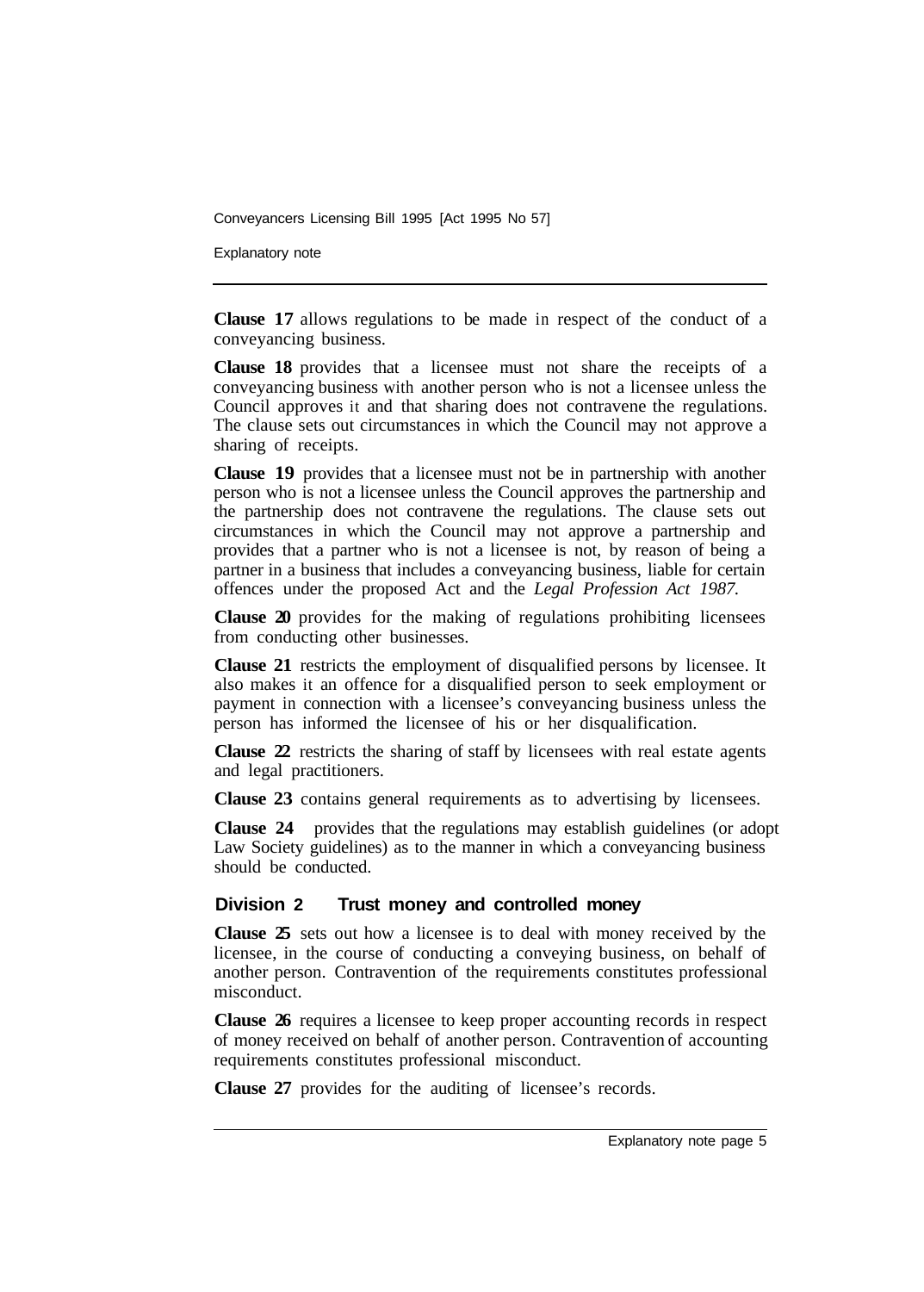Explanatory note

**Clause 28** provides that unclaimed money held by a licensee is to be paid to the Treasurer for payment into the Consolidated Fund.

**Clause 29** requires banks to pay a prescribed rate of interest on certain trust accounts held by licensees into a statutory fund kept under the *Property, Stock and Business Agents Act 1941.* 

**Clause 30** limits the liability of a bank in respect of trust money held by a licensee in an account at the bank.

#### **Division 3 Inspection of trust accounts and investigations generally**

**Clause 31** provides that the Council may appoint trust account inspectors to inspect the accounts or investigate the affairs of a licensee.

**Clause 32** gives inspectors the power to require the production of records and information.

**Clause 33** requires an inspector to provide a copy of his or her report on a licensee to the licensee and the Council.

**Clause 34** provides that in circumstances where an inspector's report evidences serious misconduct by the licensee, the licensee may be required to pay the cost of the inspection or investigation to the Council.

**Clause 35** requires the appointment of an inspector and matters relating to an inspection or investigation to be kept secret.

**Clause 36** makes it an offence to interfere with an inspector in the exercise of his or her functions under Division **3.** 

#### **Part 4 Claims arising from failures to account**

**Clause 37** defines PSBA Act (the *Property, Stock and Business Agents Act 1941).* 

**Clause 38** allows claims to be made against the Compensation Fund established under the PSBA Act in respect of a failure to account by a licensee.

**Clause 39** requires licensees to contribute to the Compensation Fund established under that Act.

Explanatory note page 6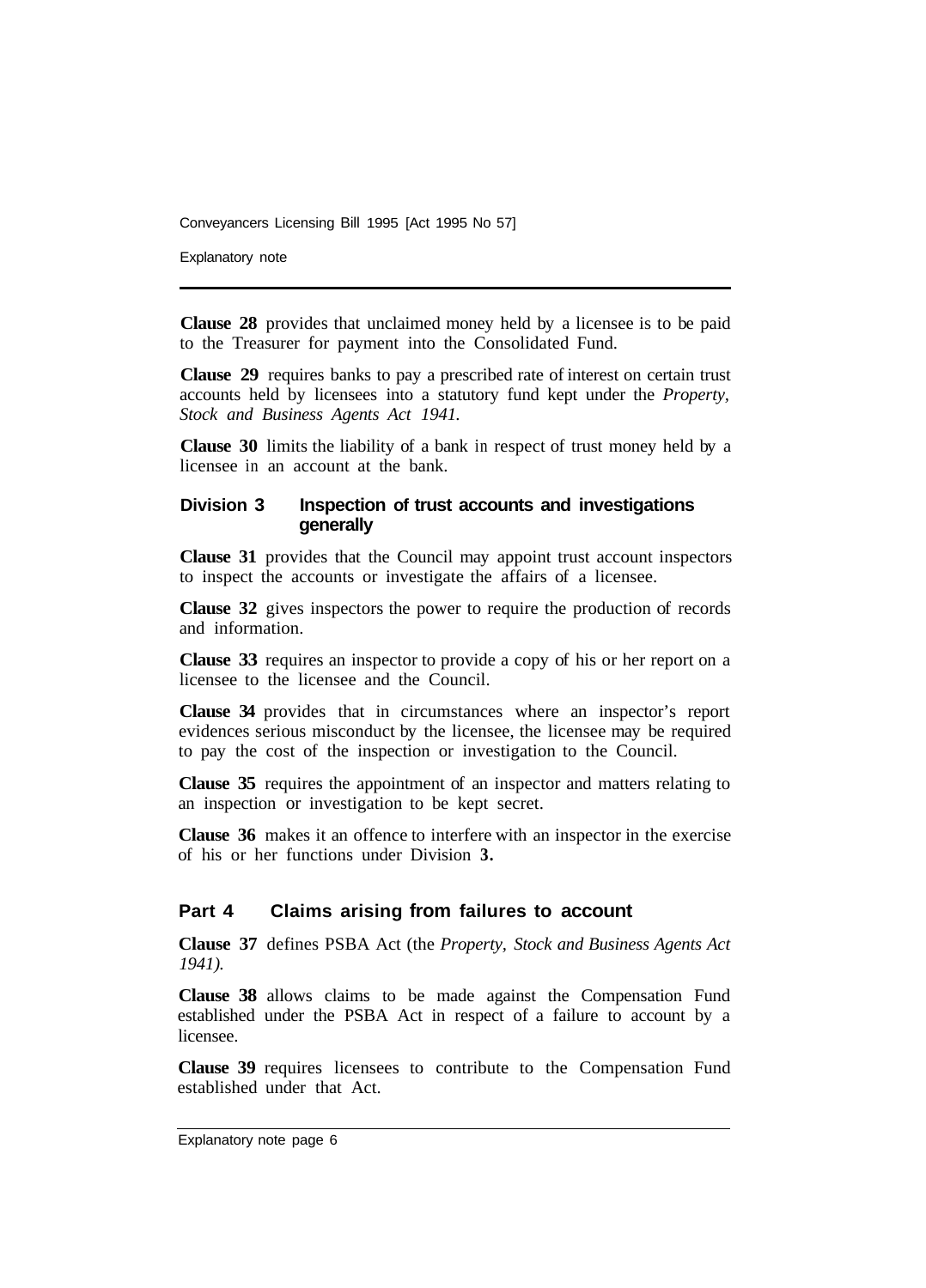Explanatory note

#### **Part 5 Management and receivership**

#### **Division 1 Preliminary**

**Clause 40** contains definitions of terms used in Part 5.

**Clause 41** defines *associate* of a licensee. An associate includes a partner of a licensee, an employee or agent of a licensee and a corporation in which the licensee has a beneficial interest.

**Clause 42** explains the meaning of failure to account by a licensee.

#### **Division 2 Management**

**Clause 43** allows the Council to appoint a manager for a licensee's conveyancing business in certain circumstances.

**Clause 44** provides that a manager must be a person who is a licensee or a solicitor who holds an unrestricted practising certificate.

**Clause 45** sets out the powers of a manager.

**Clause 46** provides that management of a licensee's business can continue during receivership.

**Clause 47** provides that an act done by a manager in the course of managing a licensee's business is taken to have been done by the licensee. However, the licensee is not personally liable for any acts of the manager.

**Clause 48** allows a manager to be reimbursed by the Council in respect of damages and costs recovered against the manager in relation to the exercise of his or her functions under the proposed Act. It also limits the liability of the manager and the Council for acts or omissions by the manager or Council in the exercise of functions under the proposed Act.

**Clause 49** provides for the payment of a manager's expenses.

**Clause 50** requires a manager to report to the Council on the management of a licensee's business.

**Clause 51** applies Division 2 of Part **3** (trust account requirements) to accounts kept by a manager.

**Clause 52** allows regulations to be made with respect to accounts kept by a manager in connection with the conduct of a conveyancing business.

**Clause 53** provides for the return of money held by a manager in connection with a licensee's business to the licensee after termination of the management of the licensee's business.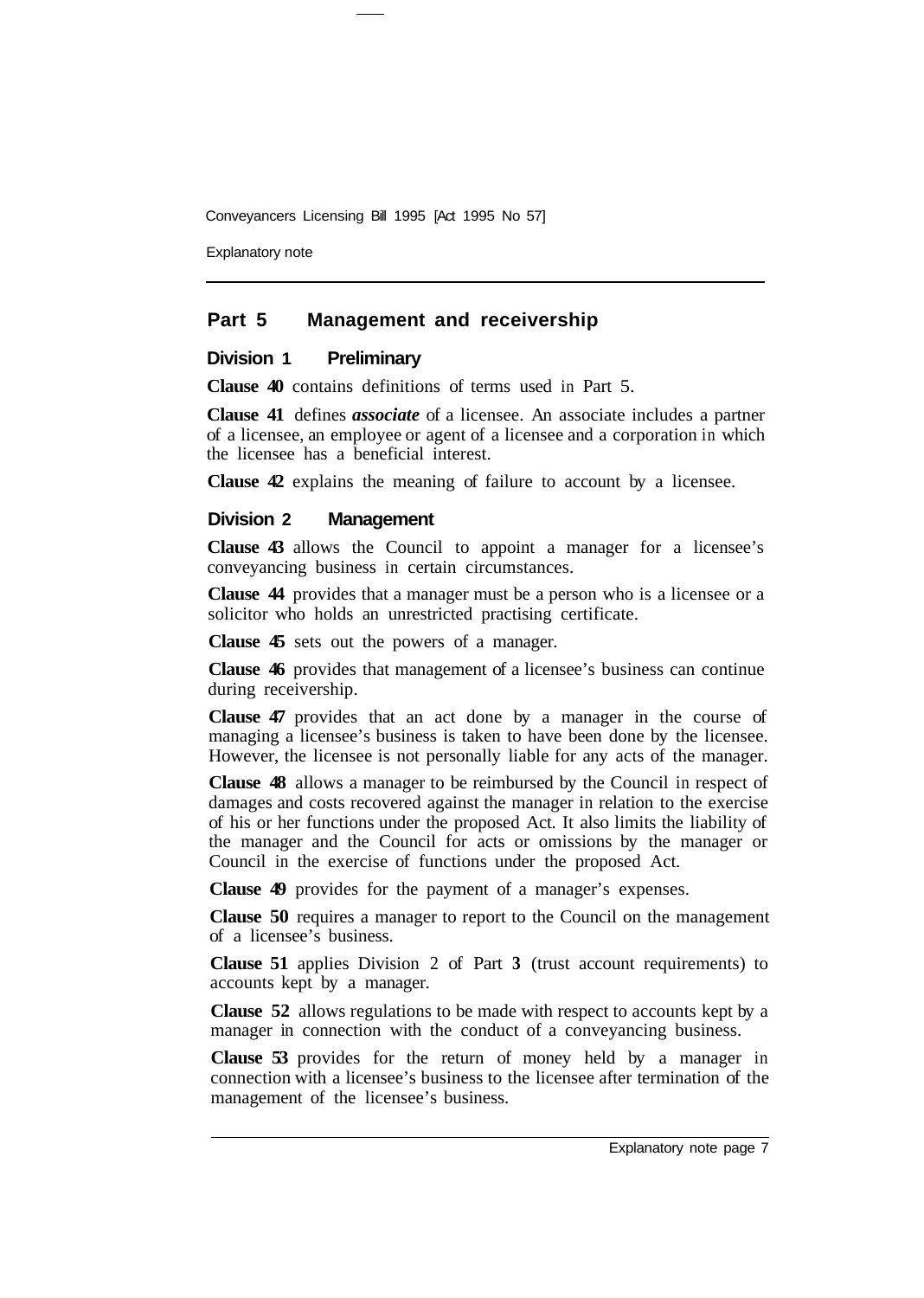Explanatory note

**Clause 54** makes it an offence to interfere with a manager in the exercise of his or her functions under Division 2.

#### **Division 3 Receivership**

**Clause 55** allows the Supreme Court to appoint a receiver in respect of all or any of the property of a licensee on application of the Council.

**Clause 56** provides that receivership may extend to the property of an associate of the licensee.

**Clause 57** provides that an application for the appointment of a receiver may be heard in closed court.

**Clause 58** provides for the service of a copy of a court order for the appointment of a receiver on the relevant licensee or associate.

**Clause 59** allows a receiver to take possession of receivable property of a licensee or associate.

**Clause 60** requires a person who has information relating to receivable property to give that information to the receiver if required by the receiver to do so.

**Clause 61** allows a receiver who believes that money held in a bank account is receivable property to serve on the bank an order prohibiting operations on the bank account. A bank must comply with such an order.

**Clause 62** contains offences relating to improper dealings with receivable property.

**Clause 63** allows a receiver, in certain circumstances, to recover compensation from a person who improperly took or received receivable property.

**Clause 64** allows a receiver or the Council to certify certain matters relating to receivership.

**Clause 65** allows a receiver to take proceedings in relation to any receivable property as if the receiver were beneficially entitled to the property.

**Clause 66** permits a receiver to deal with receivable property in any manner in which a licensee or associate could deal with it.

**Clause 67** sets out certain other general powers of a receiver.

**Clause 68** provides that a receiver may give notice to any person that any claim the person has to receivable property must be submitted to the receiver in accordance with the notice. The receiver may disregard any claim not made in accordance with the notice.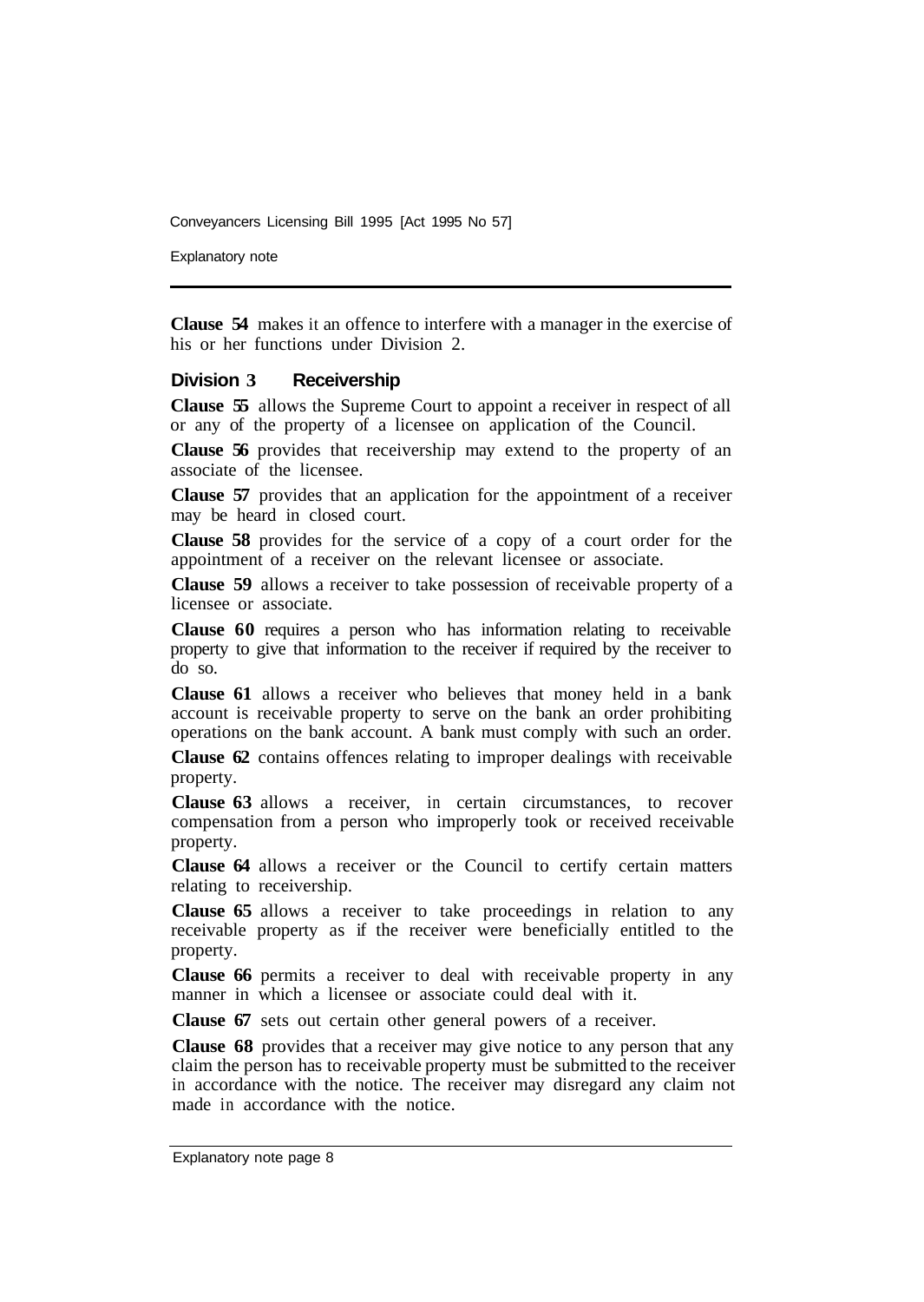Explanatory note

**Clause 69** provides that a receiver may give notice to a licensee that any claim the licensee has to a lien for costs on receivable property must be submitted to the receiver in accordance with the notice. The receiver may disregard any claim not made in accordance with the notice.

**Clause 70** allows the Supreme Court to make an order for the examination of a licensee by a receiver.

**Clause 71** contains requirements as to how the receiver should deal with receivable property under the control of the receiver that has not been dealt with in accordance with Division 3.

**Clause 72** allows a receiver to invest receivable property in any manner in which trustees are authorised to invest by the *Trustee Act 1925.* Income received from an investment is receivable property.

**Clause 73** allows the Council to reimburse a receiver for any damages or costs recovered against the receiver by reason of the exercise of his or her functions under the proposed Act.

**Clause 74** provides for the payment of the expenses of a receiver by the Council.

**Clause 75** provides that the Supreme Court may, on application by the relevant licensee, review the expenses of the receivership.

**Clause 76** provides that the receivable property of a licensee or associate is not liable to be taken in execution of any judgment, order or other process of any court or tribunal.

**Clause 77** provides that an application may be made to the Supreme Court for a direction as to the performance of the receiver's functions.

**Clause 78** provides that the Supreme Court may give directions to a receiver.

**Clause 79** requires a receiver to report on a receivership to the Supreme Court and the Council.

**Clause 80** provides for the termination of the appointment of a receiver by the Supreme Court and the transfer of receivable property to a new receiver.

**Clause 81** makes it an offence to interfere with a receiver in the performance of his or her functions under Division 3.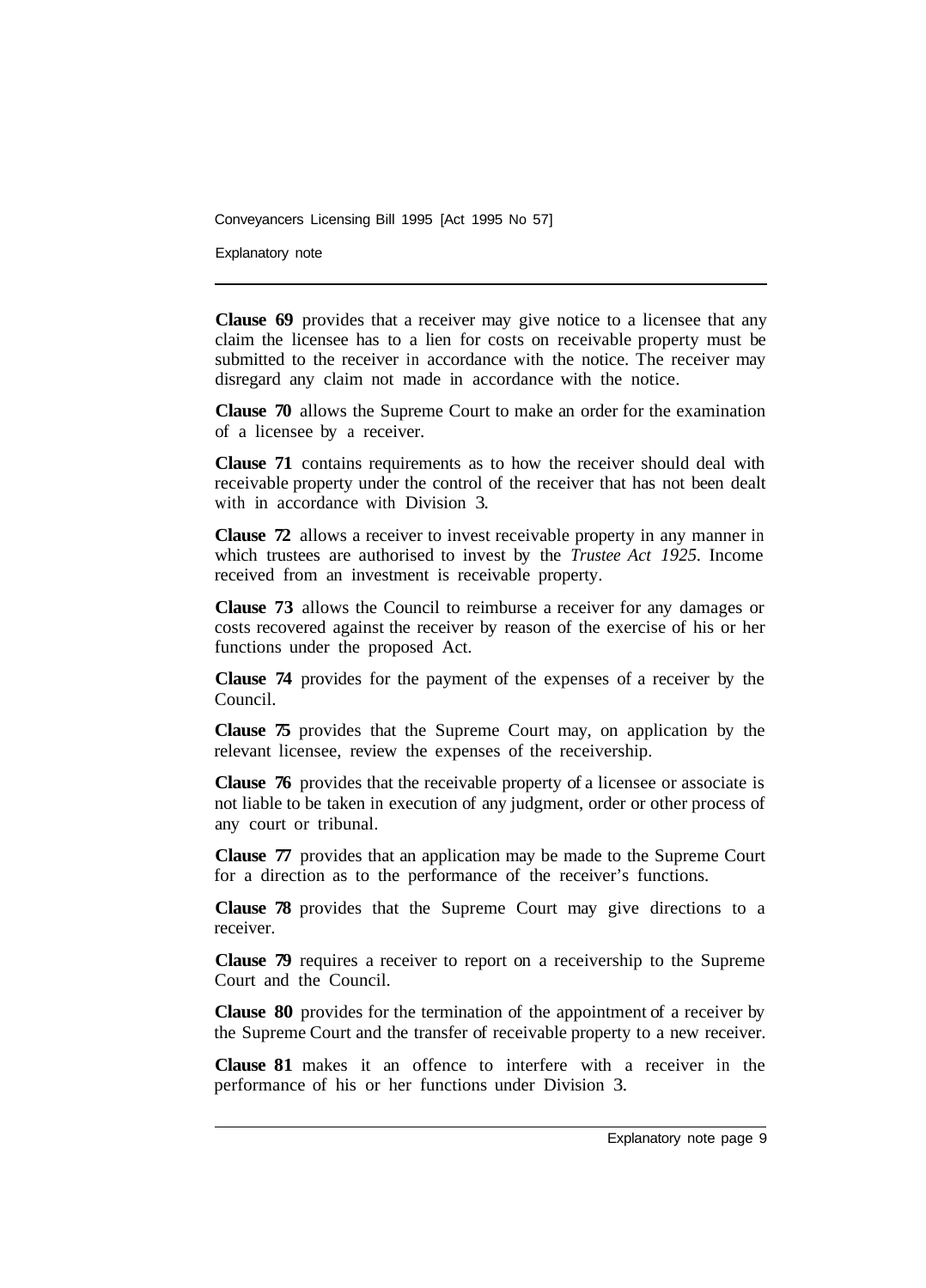Explanatory note

#### **Part 6 Disciplinary Proceedings**

**Clause 82** applies Part 10 of the *Legal Profession Act I987* to licensees in the same way as it applies to solicitors. (Part 10 deals with professional misconduct and unsatisfactory professional conduct by solicitors.)

**Clause 83** provides for the composition of the Legal Services Tribunal when conducting a hearing into a complaint against a licensee.

#### **Part 7 Miscellaneous**

**Clause 84** sets out the powers of the Council in relation to the exercise of its functions under the proposed Act and Part 10 of the *Legal Profession Act 1987.* 

**Clause 85** allows the client of a licensee to apply to the Supreme Court for a bill of costs in relation to any conveyancing work done by the licensee and for the return of any of the client's documents.

**Clause 86** requires auditors appointed under the proposed Act to be registered company auditors under the *Corporations Law.* 

**Clause 87** requires the Council to maintain a register of licensees, which is to be open to public inspection.

**Clause 88** provides that the Council may certify whether or not **a** person is a licensee and the conditions of his or her licence.

**Clause 89** requires proceedings for an offence against the proposed Act or the regulations to be taken before a Local Court. Proceedings may be brought within 12 months after the date of the alleged offence.

**Clause 90** allows the Supreme Court to make an order restraining **a** person from breaching the proposed Act.

**Clause 91**  contains a general regulation making power.

**Clause 92**  repeals the *Conveyancers Licensing Act 1992.* 

**Clause 93**  gives effect to Schedule **1,** which contains amendments to other laws.

**Clause 94**  gives effect to Schedule 2, which contains savings, transitional and other provisions.

**Clause 95** provides for the review of the proposed Act by the Minister after 5 years from the date of assent to this Act.